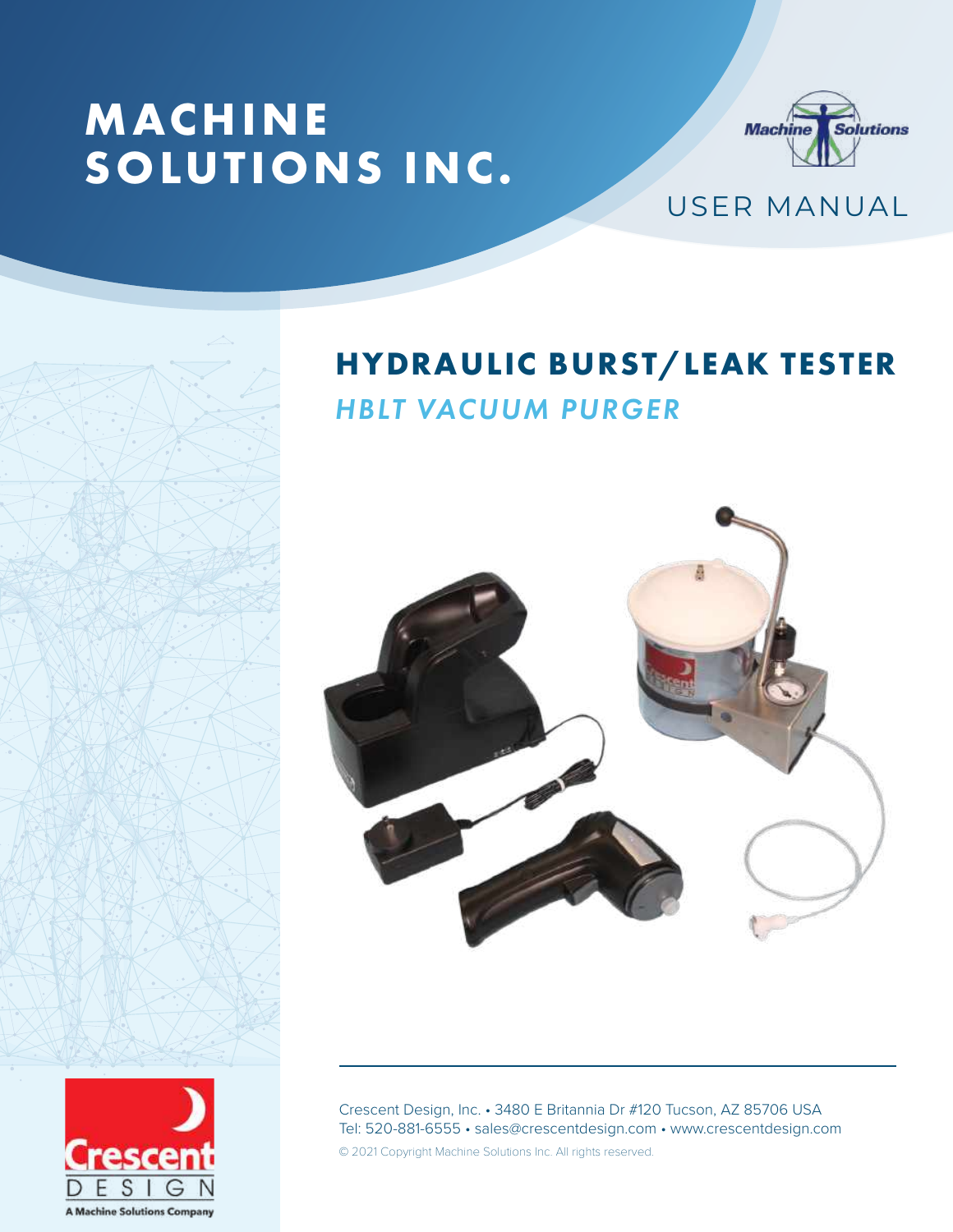## **Introduction**

The Crescent Design Vacuum Purger is an accessory for the Hydraulic Burst Leak Tester. It assists in purging the HBLT system of air prior to use for testing. The vacuum applied to the HBLT outlet significantly improves the removal of air during purging, resulting in increased performance and test repeatability.

It consists of the 2 items:

- A handheld vacuum pump
- A Vacuum container and gauge assembly, which displays the vacuum created and stores the liquid which is purged with the air from the HBLT during purging

### **Installation**

Connect the handheld vacuum pump charger to a mains power source.

### **Purging the HBLT**

1) Remove the fitting adapter from its storage location with the release button as shown

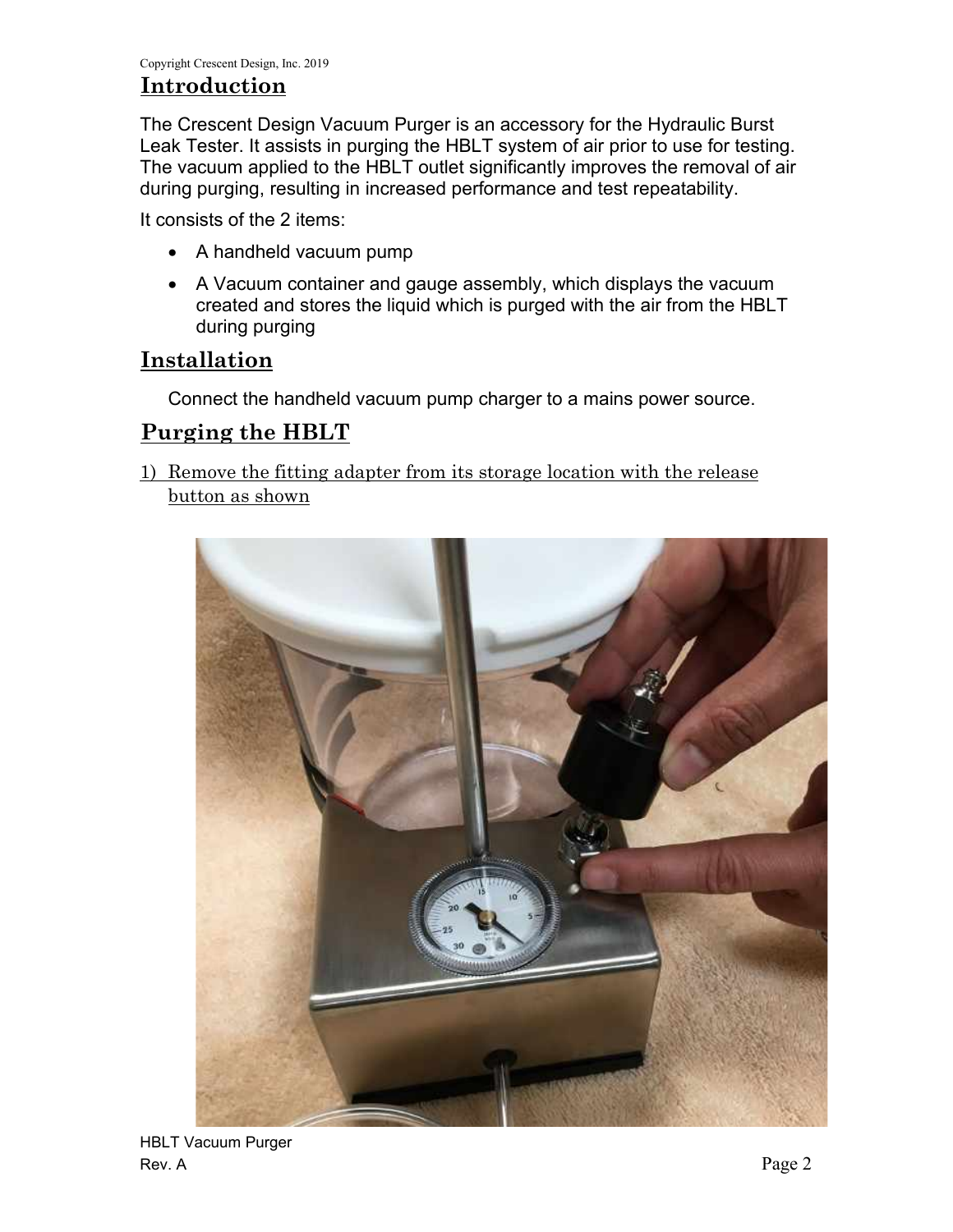2) Connect the fitting adapter to your HBLT as shown or at the outlet end of the plumbing furthest from the HBLT.



3) Evacuate the container by placing the pointed nose of the handheld vacuum pump in the hole at the top of the container. Push down and depress the trigger on the pump. Run the vacuum pump until the gauge indicates below 15 PSI of vacuum.

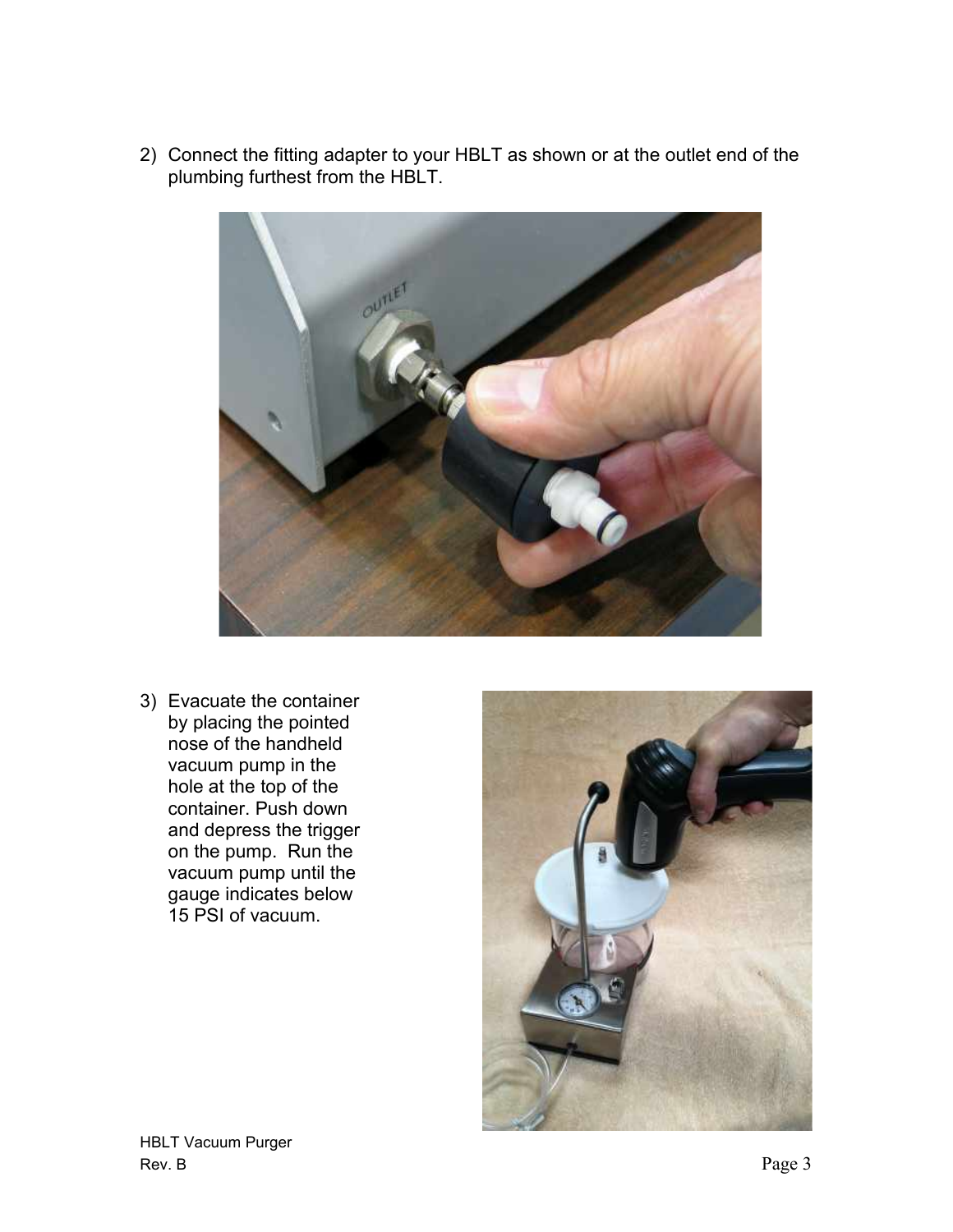Copyright Crescent Design, Inc. 2019

4) Connect the white quick disconnect fitting from the Vacuum Purger, as shown. If you have additional plumbing connected to the outlet of your HBLT or Smart Manifold, connect the fitting adapter to the point furthest from the HBLT. Connect the fitting adapter to the HBLT first - then attach the white quick disconnect fitting. Failure to do this causes a loss of vacuum.



5) Begin a purging cycle on the HBLT. This will begin cycling liquid into the vacuum container. Press the Purge the tester button on the main menu.



6) Pess the Continuous Purge button to start the purge process. Press the Stop button when satisfied that all air has been purged from the HBLT.

> Please verify that an adequate supply of distilled water is available, the syringe is ready, and that the pressure outlet is open. Single Cycle Purge C Continuous Purge O Volume Correction ESC.